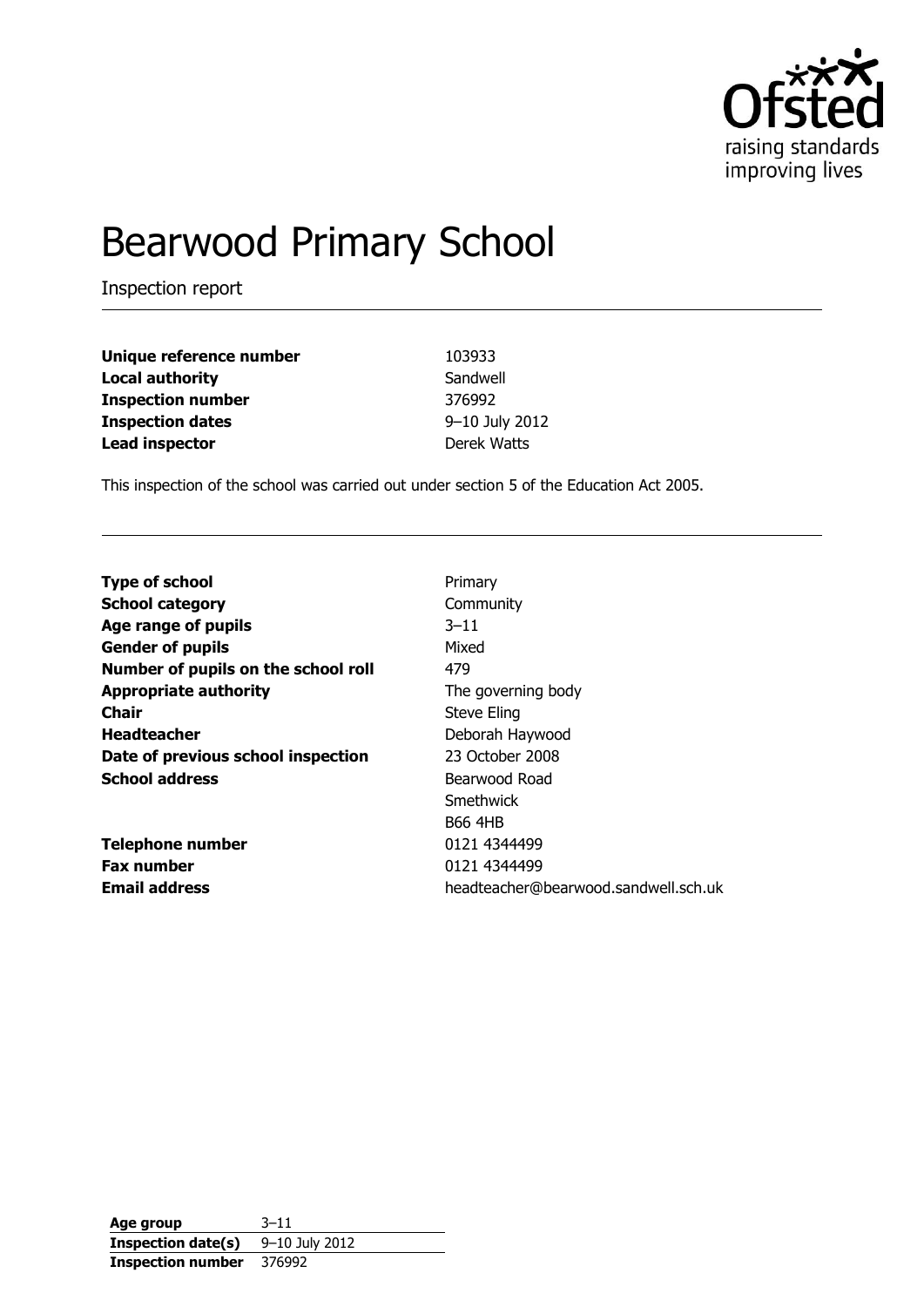

You can use Parent View to give Ofsted your opinion on your child's school. Ofsted will use the information parents and carers provide when deciding which schools to inspect and when.

You can also use Parent View to find out what other parents and carers think about schools in England. You can visit [www.parentview.ofsted.gov.uk,](http://www.parentview.ofsted.gov.uk/) or look for the link on the main Ofsted website: [www.ofsted.gov.uk](http://www.ofsted.gov.uk/)

The Office for Standards in Education, Children's Services and Skills (Ofsted) regulates and inspects to achieve excellence in the care of children and young people, and in education and skills for learners of all ages. It regulates and inspects childcare and children's social care, and inspects the Children and Family Court Advisory Support Service (Cafcass), schools, colleges, initial teacher training, work-based learning and skills training, adult and community learning, and education and training in prisons and other secure establishments. It assesses council children's services, and inspects services for looked after children, safeguarding and child protection.

Further copies of this report are obtainable from the school. Under the Education Act 2005, the school must provide a copy of this report free of charge to certain categories of people. A charge not exceeding the full cost of reproduction may be made for any other copies supplied.

If you would like a copy of this document in a different format, such as large print or Braille, please telephone 0300 123 4234, or email enquiries@ofsted.gov.uk.

You may copy all or parts of this document for non-commercial educational purposes, as long as you give details of the source and date of publication and do not alter the information in any way.

To receive regular email alerts about new publications, including survey reports and school inspection reports, please visit our website and go to 'Subscribe'.

Piccadilly Gate Store St **Manchester** M1 2WD

T: 0300 123 4234 Textphone: 0161 618 8524 E: enquiries@ofsted.gov.uk W: www.ofsted.gov.uk



© Crown copyright 2012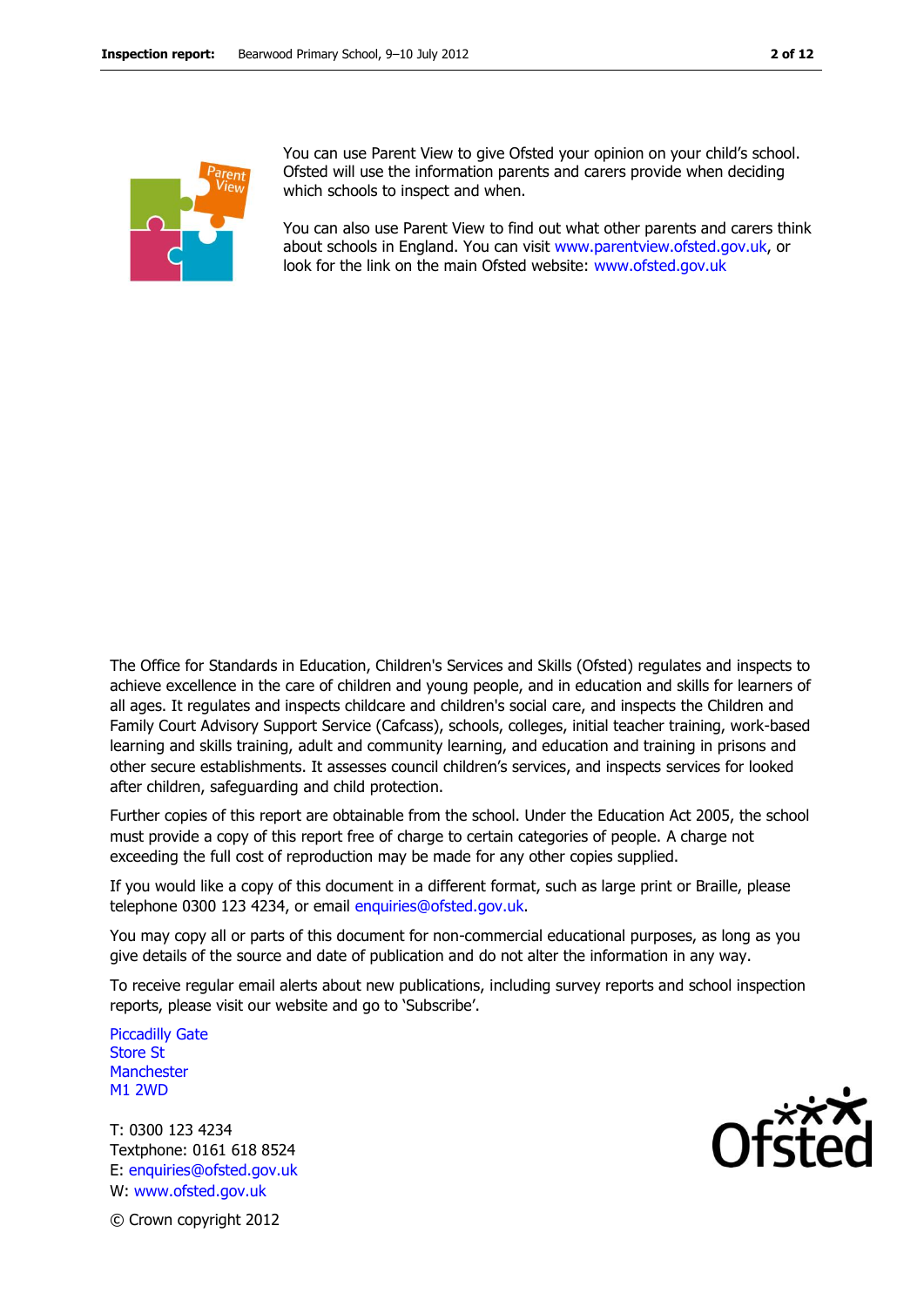# **Introduction**

| Inspection team |                             |
|-----------------|-----------------------------|
| Derek Watts     | <b>Additional Inspector</b> |
| Jan Connor      | <b>Additional Inspector</b> |
| Anthony Green   | <b>Additional Inspector</b> |

This inspection was carried out with two days' notice. The inspectors observed teaching and learning in 23 lessons, taught by 16 different teachers. They held discussions with the headteacher, other staff, members of the governing body, pupils, parents and carers. Inspectors listened to pupils read. The inspectors took account of the responses to the on-line Parent View survey in planning the inspection. They observed the school's work, and looked at the school's policies, assessment information, pupils' work, teachers' plans and school improvement planning. The inspectors analysed 112 questionnaires completed by parents and carers and 27 from staff.

## **Information about the school**

Bearwood is much larger than the average-sized primary school. Pupils are from a range of ethnic backgrounds with Pakistani, Indian and White British being the largest groups. About two thirds of the pupils speak English as an additional language. The overall proportion of disabled pupils and those with special educational needs is average, but the proportion of pupils supported by school action plus or with a statement of special educational needs is above average. An above average proportion of pupils are known to be eligible for free school meals. The school did not meet the government's current floor standards, which set the minimum expectations for attainment and progress last year. A before- and afterschool club is managed by the governing body and was part of the inspection. The headteacher took up the post in January 2009. The appointment of a new deputy headteacher and two new assistant headteachers followed.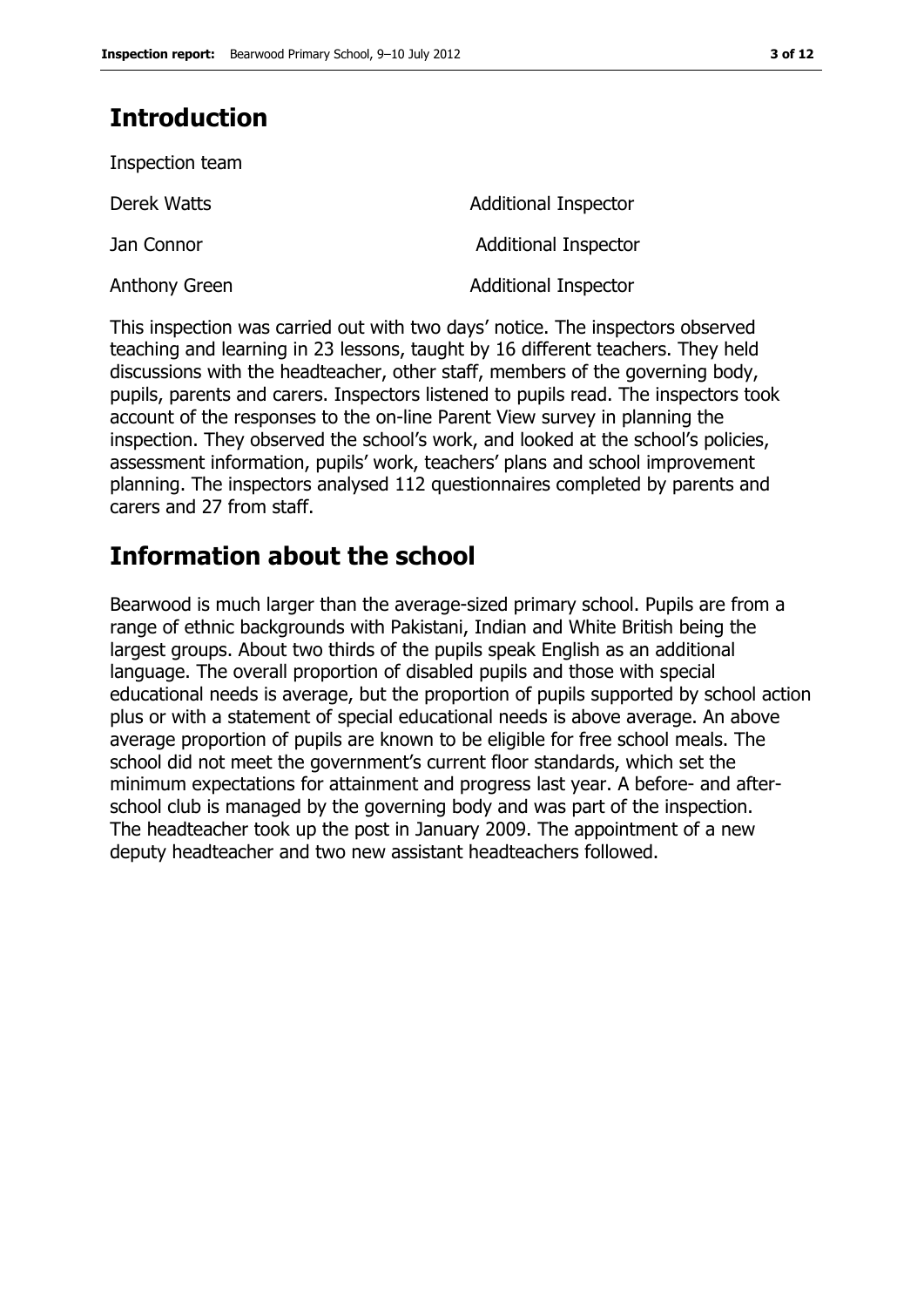### **Inspection judgements**

| <b>Overall effectiveness</b>          |  |
|---------------------------------------|--|
|                                       |  |
| <b>Achievement of pupils</b>          |  |
| <b>Quality of teaching</b>            |  |
| <b>Behaviour and safety of pupils</b> |  |
| <b>Leadership and management</b>      |  |

### **Key findings**

- Bearwood Primary is a satisfactory school. Through strong leadership, it has made good improvements during the past few years. The school is not yet good because of inconsistencies in pupils' achievement, particularly in writing, and in teaching. Schools whose overall effectiveness is judged satisfactory may receive a monitoring visit by an Ofsted inspector before their next section 5 inspection.
- Pupils' achievement is satisfactory over time but improving. Children in the Early Years Foundation Stage make good progress from low starting points. Pupils make good progress in Key Stage 1. Achievement in Key Stage 2 has been less consistent. While attainment in the current Year 6 is average, it has been low in the past. Positive action is being taken to raise achievement in writing which usually lags behind reading and mathematics. There are inconsistencies in pupils' handwriting and pupils do not always have enough opportunities to write extended pieces across the curriculum.
- Teaching is improving but is not consistently good. Teachers establish strong relationships with pupils. Teachers' demonstrations and explanations promote learning and engage pupils well. In the best lessons, pupils are challenged and motivated. They make good gains in their learning. Assessment information is not always used well enough to match tasks to pupils' different needs, especially for the more able. At times, pupils' learning is over directed by the teacher and opportunities are missed for pupils to plan and organise their own work.
- Pupils display positive attitudes to learning. Behaviour is good in lessons and around the school. Pupils feel safe and they are cooperative, considerate and respectful. Attendance has improved from low to above average levels.
- The headteacher provides strong leadership. She is well supported by the leadership team and staff in raising achievement. Self-evaluation is thorough and positive steps are taken to raise achievement and improve the performance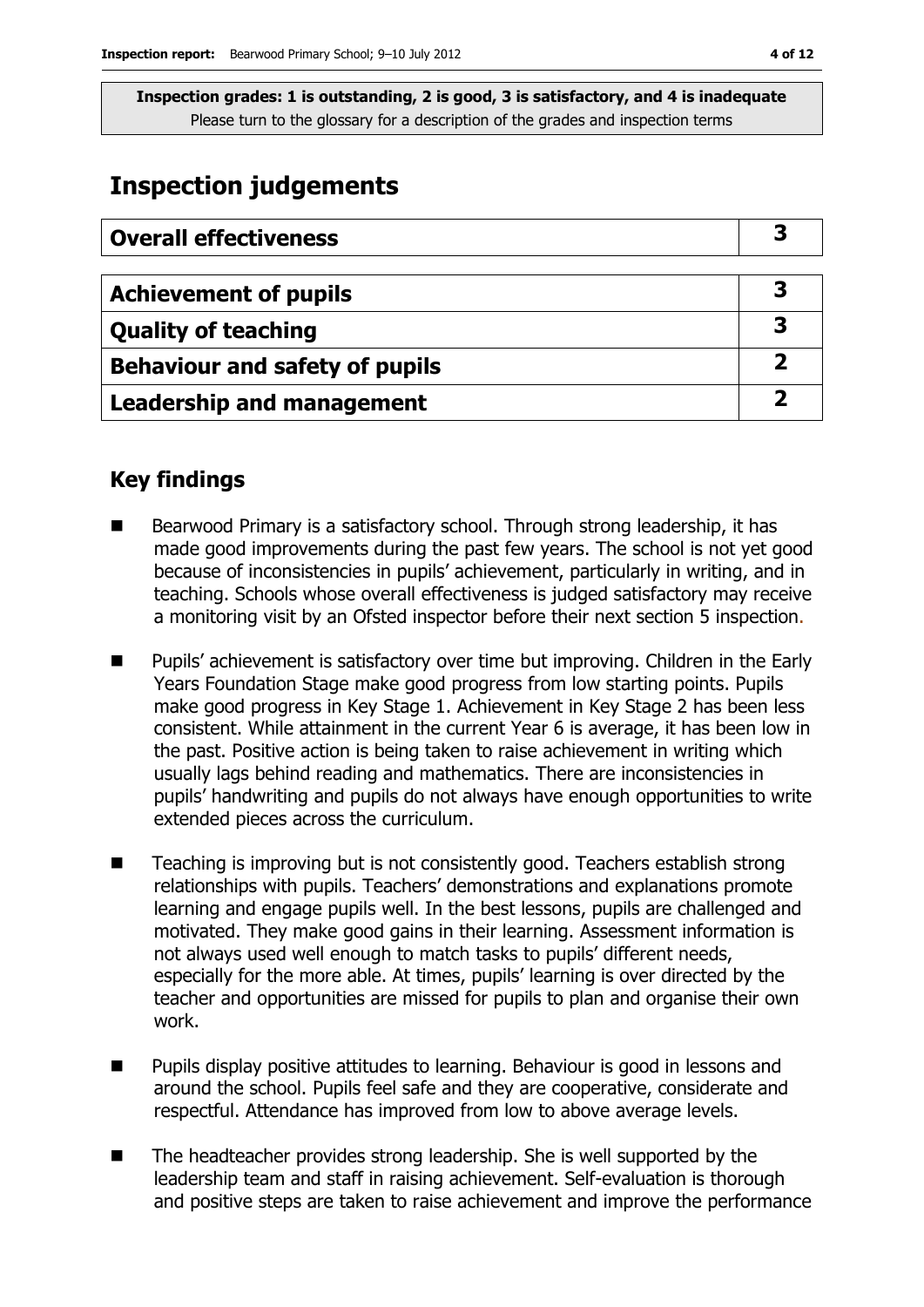of teachers.

### **What does the school need to do to improve further?**

- **EXTE:** Accelerate pupils' progress in writing and narrow the attainment gap between writing, reading and mathematics by the end of Year 6 by:
	- improving pupils' handwriting and presentation.
	- extending opportunities for pupils to apply their writing skills in subjects other than English.
- Increase the proportion of good and outstanding teaching in all subjects, and eliminate satisfactory teaching by:
	- ensuring that assessment is always used well to carefully match tasks to pupils' different abilities, particularly for the more able.
	- ensuring that pupils have good opportunities to plan and organise their own work.

### **Main report**

#### **Achievement of pupils**

Pupils' achievement is satisfactory over time. In the Early Years Foundation Stage, children make good progress. Pupils' attainment by the end of Year 2 and Year 6 was low three years ago. Attainment by the end of Year 2 improved and has been average for the last few years. Attainment at the end of Year 6 was still low in the summer of 2011. Improvements to teaching mean that pupils' progress is improving, including in Years 3 to 6, and attainment is average in the current Year 6 in English and mathematics.

Pupils have positive attitudes to learning and commented, 'We learn a lot of new things'. The vast majority of parents and carers who returned the questionnaire stated that their children are making good progress. However, the inspection considers pupils' achievement over a three year period and this has not been consistently good, particularly in Years 3 to 6.

Children enter the Nursery with knowledge, skills and understanding much lower than is typical for their age. They make good progress in the areas of learning because of good teaching and the exciting learning activities provided inside and out.

In Years 1 to 6, pupils often make good progress in speaking and listening in lessons because of the frequent opportunities for discussion. Progress in reading is improving. Particularly in Years 1 and 2, pupils benefit from the school's discrete and well-focused programme for the teaching of phonics (letters and the sounds they make).

Staff are working hard to improve pupils' writing. Pupils write for a range of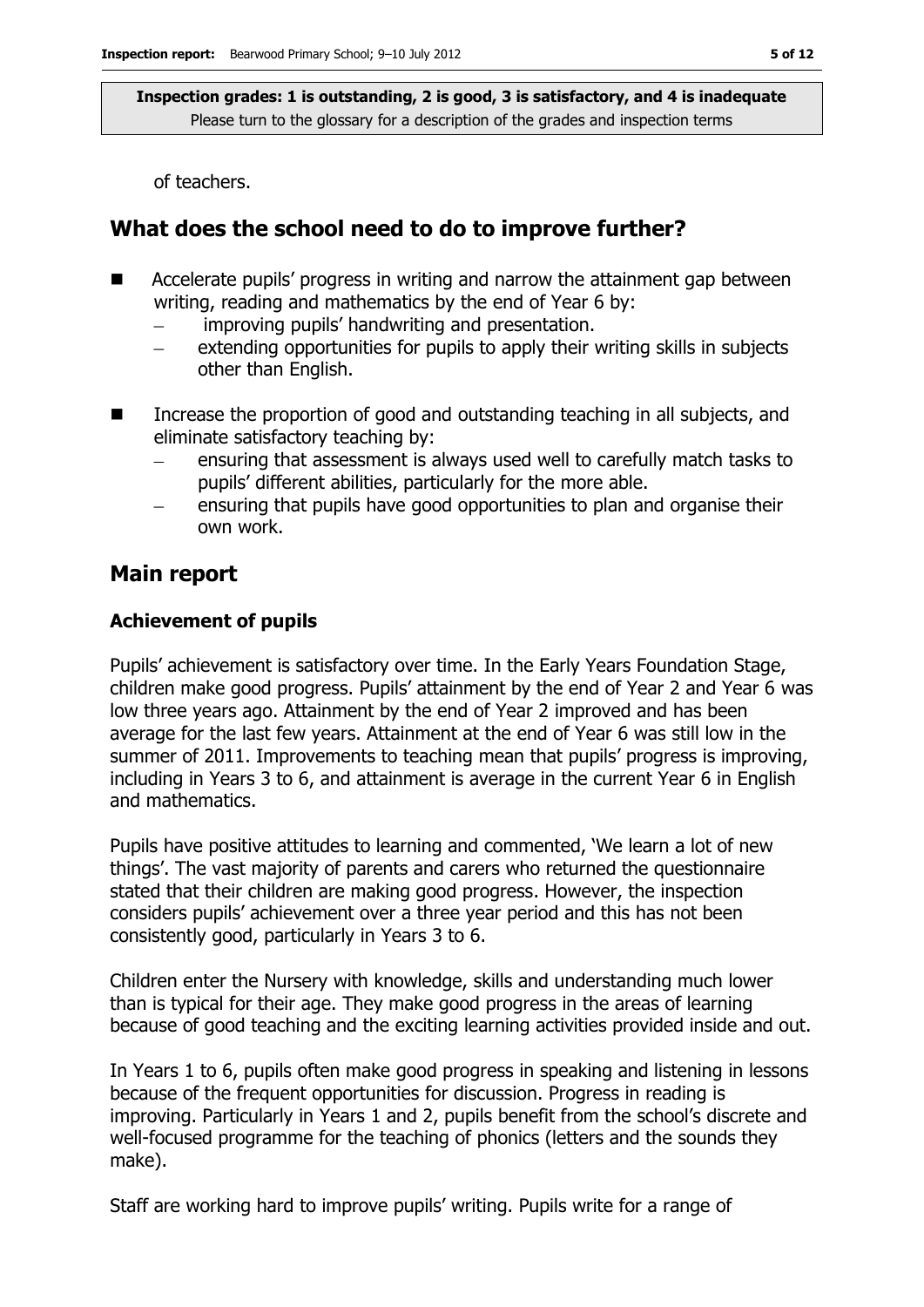purposes. Grammar, punctuation and spelling are improving. An increasing proportion of pupils are attaining the higher Level 5 by the end of Year 6. Nevertheless, there are inconsistencies in the presentation of pupils' work and not all pupils by Year 6 write with a fluent and joined style. There are some good examples of pupils' applying their writing skills across the curriculum but this good practice is not consistent across the school.

Pupils' progress in mathematics is improving and in the current Year 6, there are pupils who attained Level 6 in national tests. Pupils apply their investigative skills well when solving problems in mathematics and science. On occasions, pupils complete teacher-produced charts rather than being given opportunities to plan and decide how best to record and present their results and findings.

Information and communication technology is used well by pupils to support their presentation and writing skills. Microphones, video recording and net books are used confidently and to good effect.

Pupils who speak English as an additional language make sound progress overall. Those at an early stage of learning English make rapid progress in acquiring the language, particularly in the Early Years Foundation Stage. Disabled pupils and those who have special educational needs make progress similar to their peers in each class. Pupils who are eligible for free school meals are making similar progress to their national counterparts.

#### **Quality of teaching**

Teaching continues to improve but some inconsistencies remain. Teachers promote pupils' spiritual, moral, social and cultural development well. They create a positive atmosphere for learning. Cooperation, consideration and respect are some of the qualities promoted. The inspection questionnaire showed that most parents and carers feel their children are well taught.

Teaching in the Early Years Foundation Stage provides a good balance of adult-led activities and those chosen by the children. Children have good opportunities to explore and learn independently. Children's language skills are effectively promoted by all adults through prompting and questioning. They enjoy the wide range of interesting activities. While the outdoor learning area is limited, good use is made of it and the nearby wooded area.

Most lessons in Years 1 to 6 have a clear purpose, and so pupils know what they are expected to learn. The teaching of basic skills is developing well. There is a good and regular programme for the teaching of phonics (letters and the sounds they make). However, there is not a clear and consistent approach to the teaching of handwriting. The teaching of disabled pupils and those with special educational needs is effective. Teaching assistants usually provide good support for those who need it. The marking of pupils' work is helpful and constructive. Teachers provide praise and useful comments help pupils improve.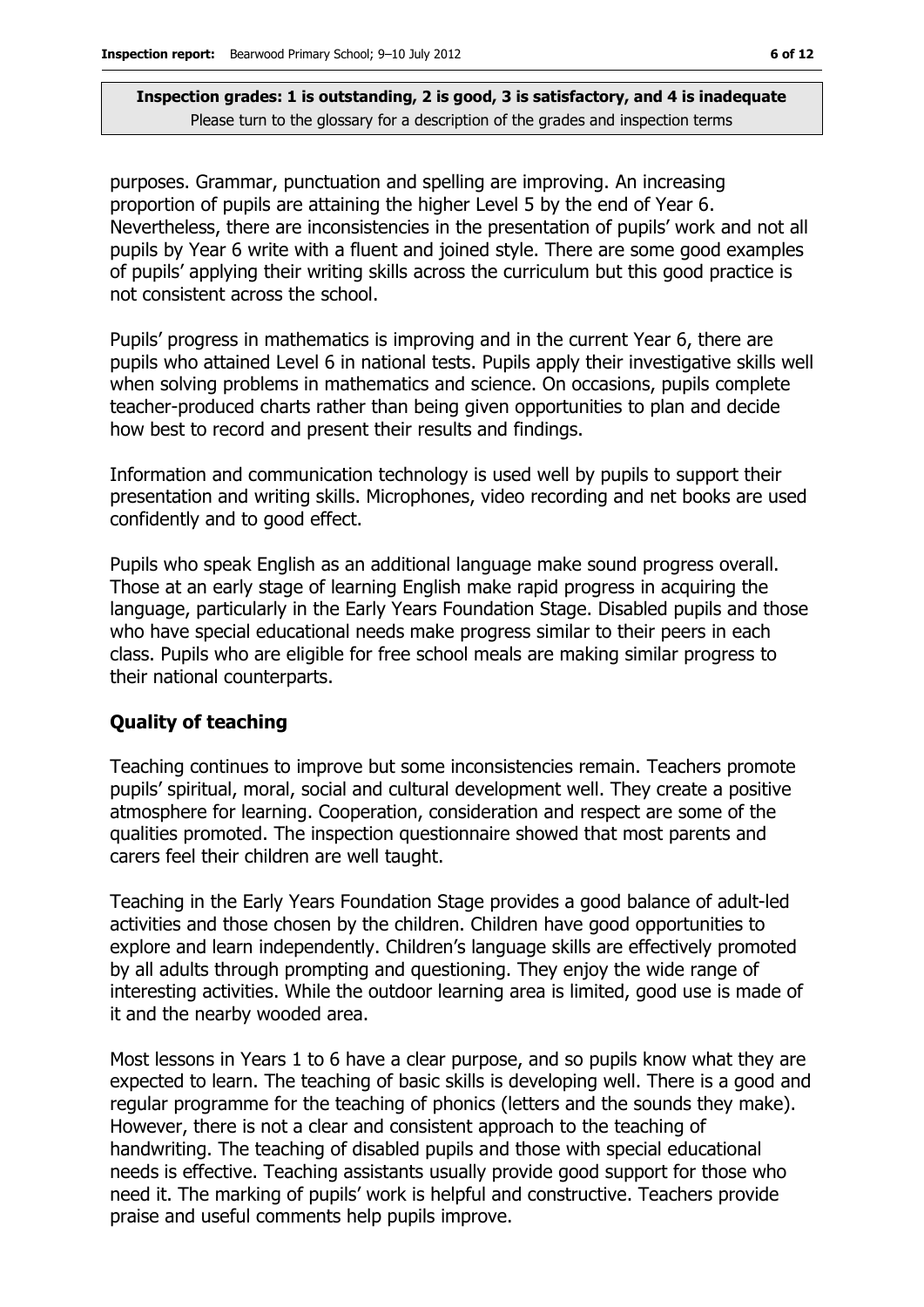In the most successful lessons, teachers' strong subject knowledge and enthusiasm inspire the pupils. High expectations of learning and challenging tasks engage the pupils and sustained their interest. Pupils are engaged, productive and make good gains in their learning. In a good Year 5 mathematics lesson, pupils made good progress in solving perimeter problems because a range of challenging and interesting activities were well matched to pupils' needs. All groups including the more able were challenged and extended. Pupils were fully engaged and worked well independently.

Where teaching is less effective, tasks are not well tailored to pupils' different needs so they are not sufficiently challenged and the pace of learning slows. Occasionally, the purpose of the lesson is not effectively shared with the class and so pupils are not sure about what they are expected to learn.

#### **Behaviour and safety of pupils**

Pupil's behaviour and safety are good. The school has maintained and built on the strengths identified in the previous inspection. Children in the Early Years Foundation Stage feel safe, behave well and grow in confidence. In Years 1 to 6, behaviour is good in lessons and around the school. Records of incidents show that behaviour is typically good. Pupils consider that most pupils are well behaved most of the time.

Almost all parents and carers who completed the questionnaire believe that their children feel safe at school and that they are well looked after. Pupils confirmed that they are safe and are very well looked after by staff. Most parents and carers stated that behaviour in the school is good, that lessons are not disrupted by poor behaviour and that bullying is dealt with effectively. However, a few parents expressed concern in these areas. Pupils show a good understanding of different forms of bullying, including persistent name-calling and cyber-bullying. They know the steps to take to prevent bullying. The school has clear and effective procedures for dealing with misbehaviour, including bullying, should it occur. Pupils told inspectors that bullying is very rare. Highly effective action has been taken to raise attendance from low to above average levels. The appointment of a home-school link worker has made a considerable contribution to improving attendance.

#### **Leadership and management**

The headteacher, key leaders and staff are firmly focused on raising achievement and driving improvement. All key leaders are fully engaged in monitoring and improving their areas of responsibility. Positive action taken by leaders and managers has resulted in the raising of attainment from low levels and an improving picture for teaching. A parent commented, 'The school has made good progress over the last couple of years and has introduced new ways of learning which my children are enjoying'. There are clear procedures for the monitoring and development of teaching but practice is not yet consistently good. New teachers, particularly the newly qualified, receive effective coaching, mentoring and support. Professional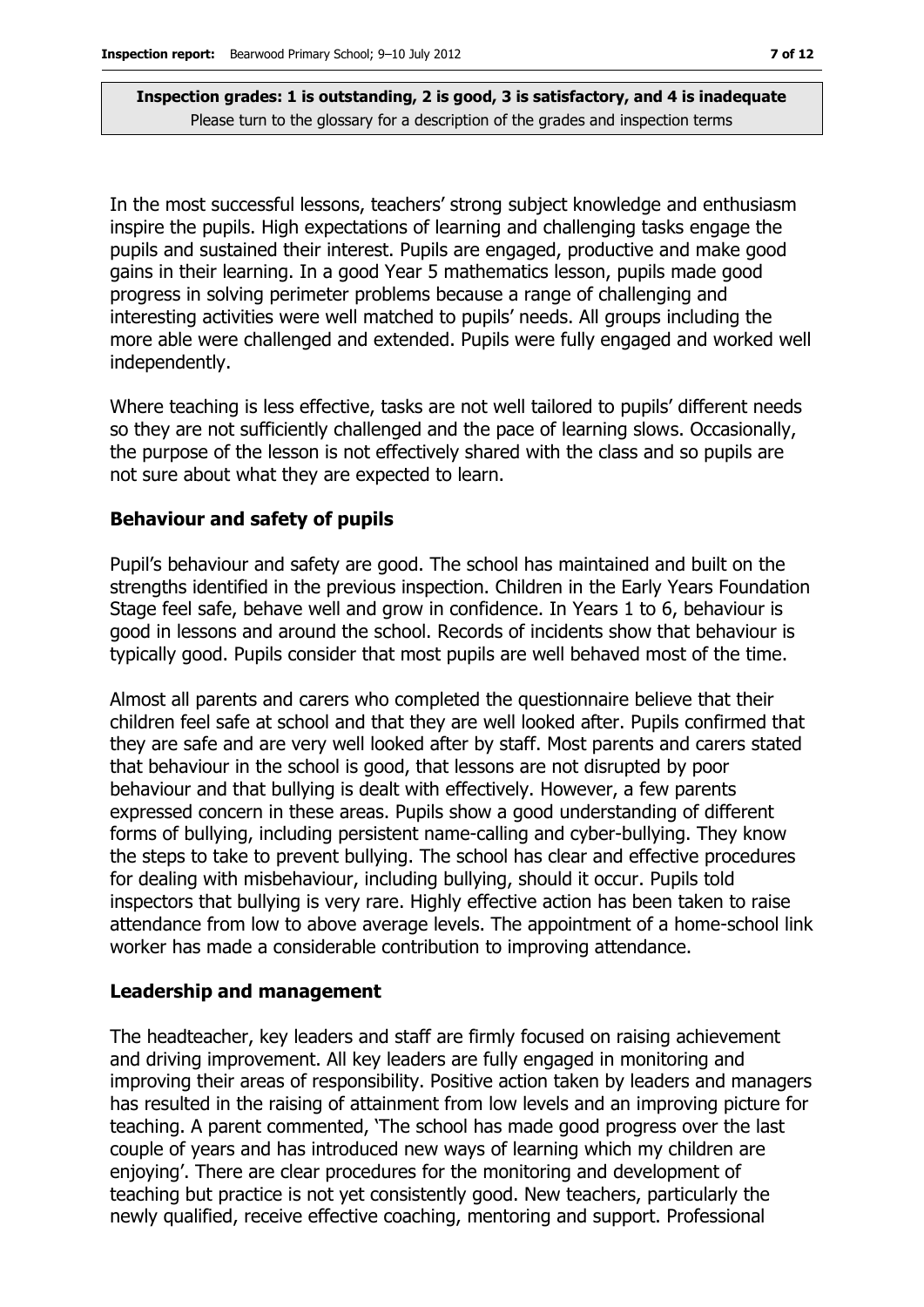development and training are well linked to areas such as assessment, teaching and writing, the school's main improvement priorities. The school has shown a good capacity to improve.

Leaders and staff are developing a creative curriculum. Steps are being taken to strengthen provision in writing. There are interesting links between subjects which add meaning and enjoyment to pupils' learning. About a dozen pupils benefit from the well-organised before- and after-school provision.

Equality of opportunity is promoted satisfactorily and is not better because of variation in pupils' progress between key stages. Discrimination is effectively tackled. The school successfully promotes pupils' spiritual, moral, social and cultural development. The school's ethos is positive and pupils show considerable care and respect for others. They demonstrate a good understanding of different cultures and faiths within the community.

The engagement with parents and carers is positive. The survey indicates that parents and carers are pleased with the care and education provided for their children. They appreciate the school's efforts in helping them to support their children's learning, particularly in literacy. Parents and carers are also pleased with the good online resources and blogs via the school's website which support learning at home and involve them in the process.

A number of the members of the governing body are new and are developing well in their role. They are enthusiastic, supportive and most show a good understanding of the school's performance. This enables them to provide constructive challenge and hold the school to account. All safeguarding requirements are met.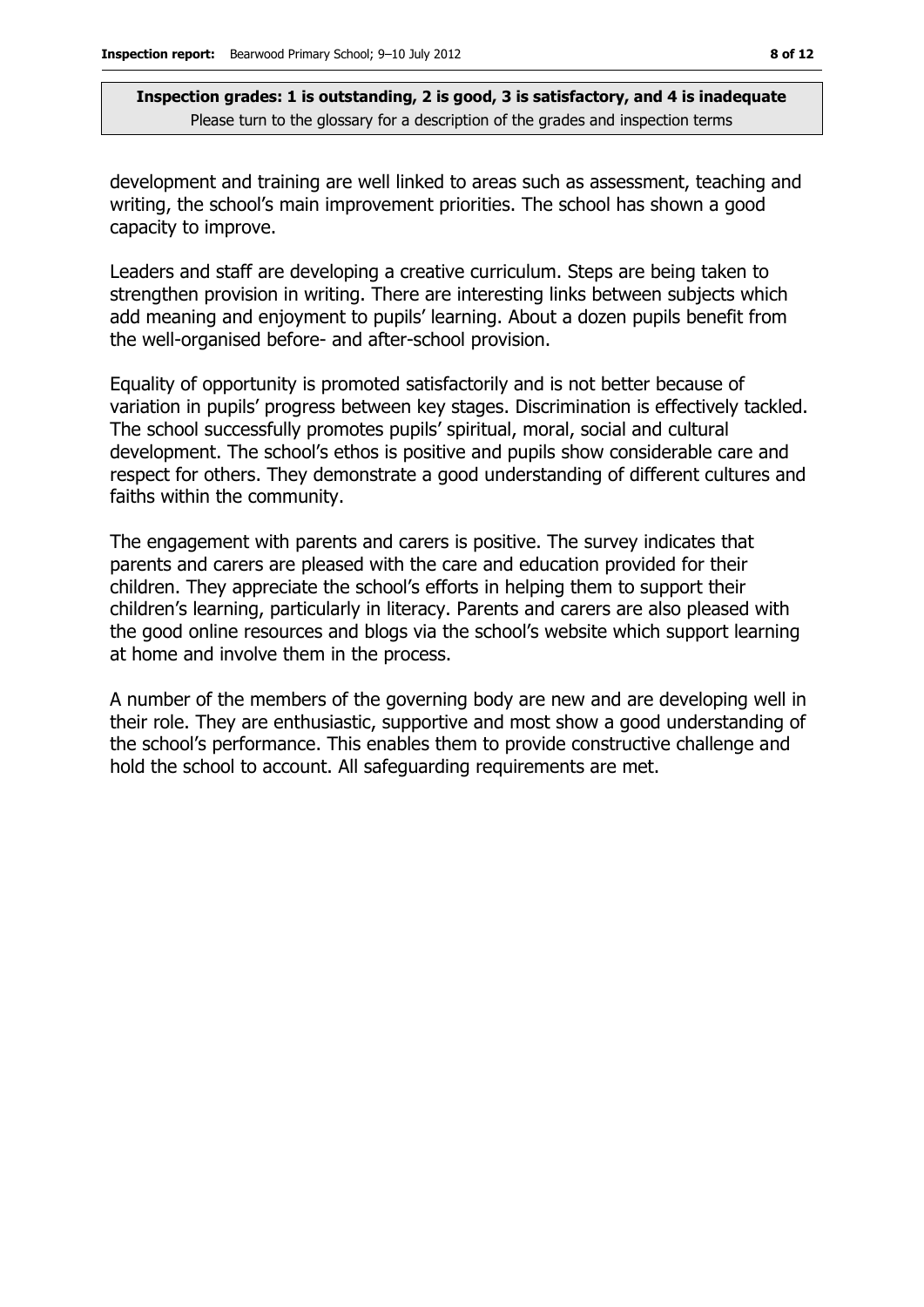# **Glossary**

### **What inspection judgements mean**

| <b>Grade</b> | <b>Judgement</b> | <b>Description</b>                                            |
|--------------|------------------|---------------------------------------------------------------|
| Grade 1      | Outstanding      | These features are highly effective. An outstanding           |
|              |                  | school provides exceptionally well for all its pupils' needs. |
| Grade 2      | Good             | These are very positive features of a school. A school        |
|              |                  | that is good is serving its pupils well.                      |
| Grade 3      | Satisfactory     | These features are of reasonable quality. A satisfactory      |
|              |                  | school is providing adequately for its pupils.                |
| Grade 4      | Inadequate       | These features are not of an acceptable standard. An          |
|              |                  | inadequate school needs to make significant                   |
|              |                  | improvement in order to meet the needs of its pupils.         |
|              |                  | Ofsted inspectors will make further visits until it           |
|              |                  | improves.                                                     |

### **Overall effectiveness of schools**

|                         | Overall effectiveness judgement (percentage of schools) |      |                     |                   |
|-------------------------|---------------------------------------------------------|------|---------------------|-------------------|
| <b>Type of school</b>   | <b>Outstanding</b>                                      | Good | <b>Satisfactory</b> | <b>Inadequate</b> |
| Nursery schools         | 54                                                      | 42   |                     |                   |
| Primary schools         | 14                                                      | 49   | 32                  |                   |
| Secondary<br>schools    | 20                                                      | 39   | 34                  |                   |
| Special schools         | 33                                                      | 45   | 20                  |                   |
| Pupil referral<br>units |                                                         | 55   | 28                  |                   |
| All schools             | 16                                                      |      | 31                  |                   |

New school inspection arrangements have been introduced from 1 January 2012. This means that inspectors make judgements that were not made previously.

The data in the table above are for the period 1 September to 31 December 2011 and represent judgements that were made under the school inspection arrangements that were introduced on 1 September 2009. These data are consistent with the latest published official statistics about maintained school inspection outcomes (see [www.ofsted.gov.uk\)](http://www.ofsted.gov.uk/).

The sample of schools inspected during 2010/11 was not representative of all schools nationally, as weaker schools are inspected more frequently than good or outstanding schools.

Primary schools include primary academy converters. Secondary schools include secondary academy converters, sponsor-led academies and city technology colleges. Special schools include special academy converters and non-maintained special schools.

Percentages are rounded and do not always add exactly to 100.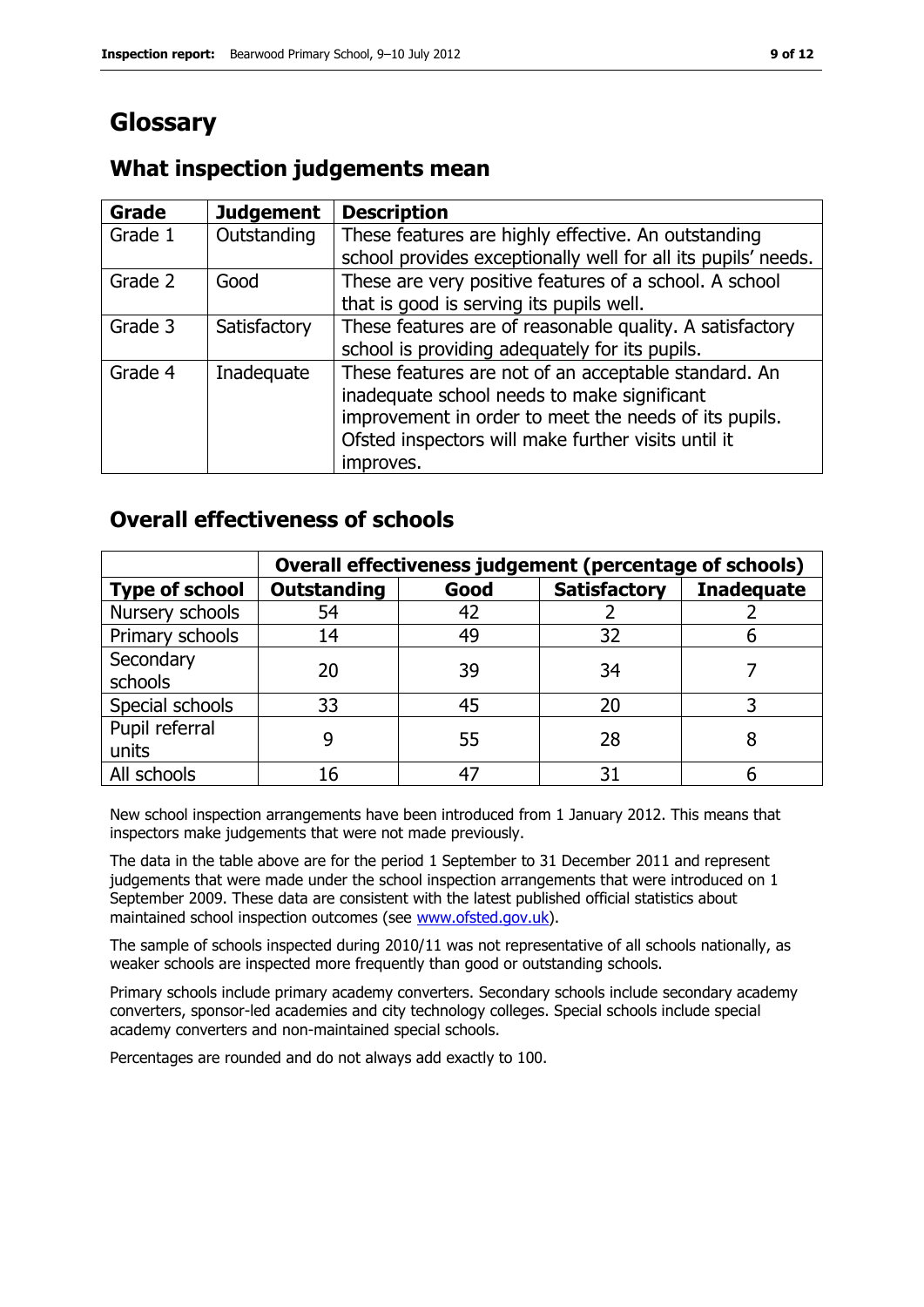# **Common terminology used by inspectors**

| Achievement:                  | the progress and success of a pupil in their<br>learning and development taking account of their<br>attainment.                                                                                                        |
|-------------------------------|------------------------------------------------------------------------------------------------------------------------------------------------------------------------------------------------------------------------|
| Attainment:                   | the standard of the pupils' work shown by test and<br>examination results and in lessons.                                                                                                                              |
| Attendance:                   | the regular attendance of pupils at school and in<br>lessons, taking into account the school's efforts to<br>encourage good attendance.                                                                                |
| Behaviour:                    | how well pupils behave in lessons, with emphasis<br>on their attitude to learning. Pupils' punctuality to<br>lessons and their conduct around the school.                                                              |
| Capacity to improve:          | the proven ability of the school to continue<br>improving based on its self-evaluation and what<br>the school has accomplished so far and on the<br>quality of its systems to maintain improvement.                    |
| Floor standards:              | the national minimum expectation of attainment<br>and progression measures.                                                                                                                                            |
| Leadership and management:    | the contribution of all the staff with responsibilities,<br>not just the governors and headteacher, to<br>identifying priorities, directing and motivating staff<br>and running the school.                            |
| Learning:                     | how well pupils acquire knowledge, develop their<br>understanding, learn and practise skills and are<br>developing their competence as learners.                                                                       |
| <b>Overall effectiveness:</b> | inspectors form a judgement on a school's overall<br>effectiveness based on the findings from their<br>inspection of the school.                                                                                       |
| Progress:                     | the rate at which pupils are learning in lessons and<br>over longer periods of time. It is often measured<br>by comparing the pupils' attainment at the end of a<br>key stage with their attainment when they started. |
| Safety:                       | how safe pupils are in school, including in lessons;<br>and their understanding of risks. Pupils' freedom<br>from bullying and harassment. How well the school<br>promotes safety, for example e-learning.             |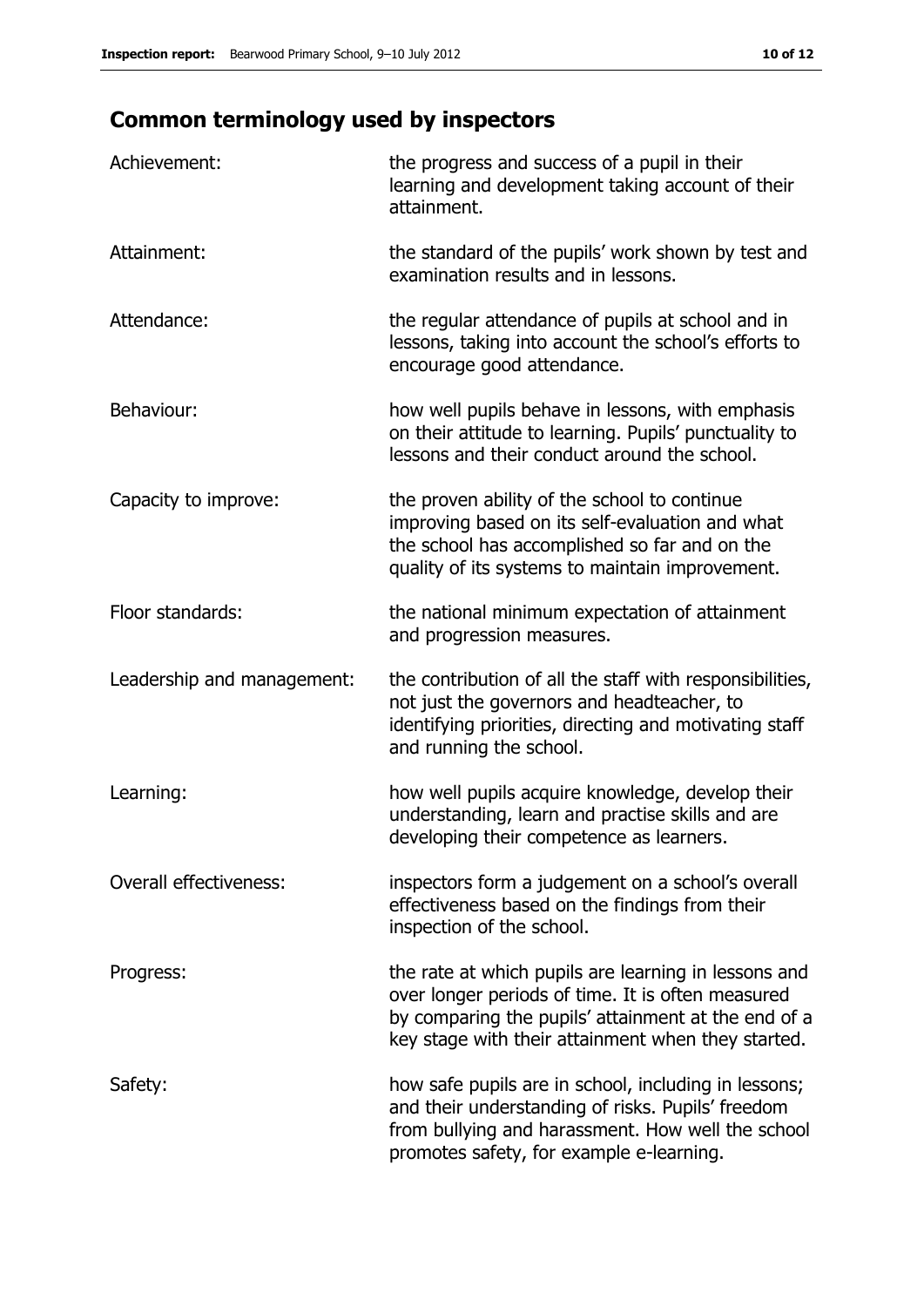#### **This letter is provided for the school, parents and carers to share with their children. It describes Ofsted's main findings from the inspection of their school.**

11 July 2012

Dear Pupils

#### **Inspection of Bearwood Primary School, Smethwick, B66 4HB**

Thank you very much for welcoming us into your school, giving us your views and showing us your work. Bearwood is a satisfactory school. It is making good improvements. These are the main strengths:

- You have positive attitudes to learning and say that you enjoy school.
- Attendance has improved to above average.
- Children in the Nursery and Reception classes make good progress.
- Your achievement is improving because of improvements to teaching.
- You get on well with others and behaviour is good in lessons and around the school.
- You feel safe at school because teachers and other adults take very good care of you.
- The school is well led by your headteacher and she is well supported by other senior leaders, staff and governors.

We have given your school two key points for improvement.

- We want you to reach higher standards by the end of Year 6, especially in writing. We have asked that you are given even more chances to write long pieces and to apply your writing skills in other subjects.
- In some lessons, tasks should be more carefully matched to your needs so that you are fully challenged and engaged, particularly for those who find learning easy. At times, you could be given more opportunities to plan and organise your own work rather than completing teacher-produced charts.

We hope you will all continue to work hard, particularly on your writing. We wish you every success for the future.

Yours sincerely

Derek Watts Lead inspector